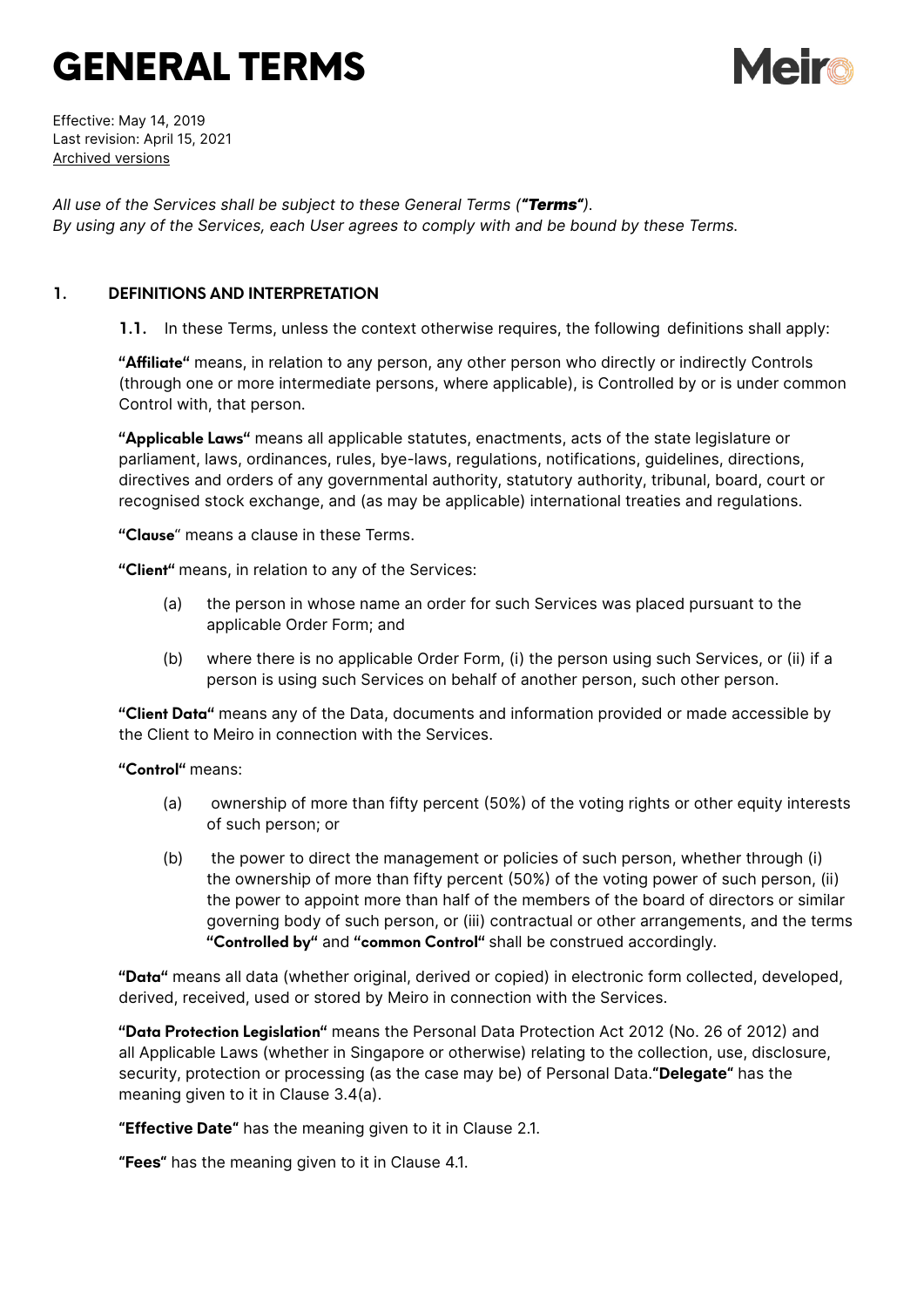**"Intellectual Property Rights"** means all intellectual property rights, including without limitation any copyright, adaptation rights, publishing rights, reproduction rights, rights to communicate to the public, public performances, synchronisation rights, rights to be named as creator of the work, artist names, patents, utility models, circuitry, rights of patent, rights to inventions, design patents, designs, trademarks, trade names and business names (including Internet domain names and e-mail address names), service marks, brands, slogans, commercial symbols, logos, rights in software, database rights, rights to preserve confidential information (including know-how and trade secrets) other designations, inventions, trade secrets, know-how and/or any other industrial and/or intellectual property rights, whether registered or unregistered and all applications therefor.

**"Late Payment Fee"** has the meaning given to it in Clause 4.3.

**"Marks"** has the meaning given to it in Clause 14.1.

**"Meiro"** means Meiro Pte. Ltd. (Company Registration No. 201716898D).

**"Metadata"** means all Data that provides information about other Data, but excluding Client Data.

**"Order Form"** means, in relation to any order for the Services, the order form (in the form prescribed by Meiro) entered into between a Client and Meiro or a Partner (as the case may be) for such order.

**"Partner"** means any person authorised by Meiro, as evidenced by the certificate issued by Meiro to such person, to market, sell or distribute the Services.

**"Party"** means a party to these Terms.

**"Personal Data"** has the meaning given to it under the applicable Data Protection Legislation.

**"Prohibited Content"** means any Data, information, graphics, software and any other material which:

- (a) contains or which may contain viruses, worms or other potentially harmful components which may threaten, infect, damage or otherwise interfere with any of the Services or the System;
- (b) infringes any third party's Intellectual Property Rights or other proprietary rights;
- (c) is obscene, pornographic, fraudulent, harmful or illegal under the Applicable Laws; or
- (d) is against any relevant policies issued by Meiro from time to time.

**"Services"** has the meaning given to it in Clause 3.1(a).

**"Subscription Term"** means, in relation to any Services, the subscription term for such Services as stated in the applicable Order Form or, where there is no applicable Order Form, as determined by Meiro in writing.

**"System"** means the extract, transform, load, presentation and export service

which Meiro operates to facilitate the extraction, storage, transformation, loading,presentation and export of Client data from various sources to various destinations.

**"Third Party Materials"** means any code, libraries, programs, software, documentation, content or other intellectual property of any type, whether freely available to third parties or not, which was developed by a third party, and for which Meiro has a license or right (including rights under digital commons) to use such property in connection with rendering the Services under these Terms. **"Users"** means:

- (a) in relation to any Order Form, (i) the Client in respect of that Order Form, and (ii) the person authorised by the Client, within the scope of its subscription under that Order Form, to use the Services; and
- (b) where there is no Order Form, (i) the person using the Services, and (ii) where a person is using the Services on behalf of another person, such other person.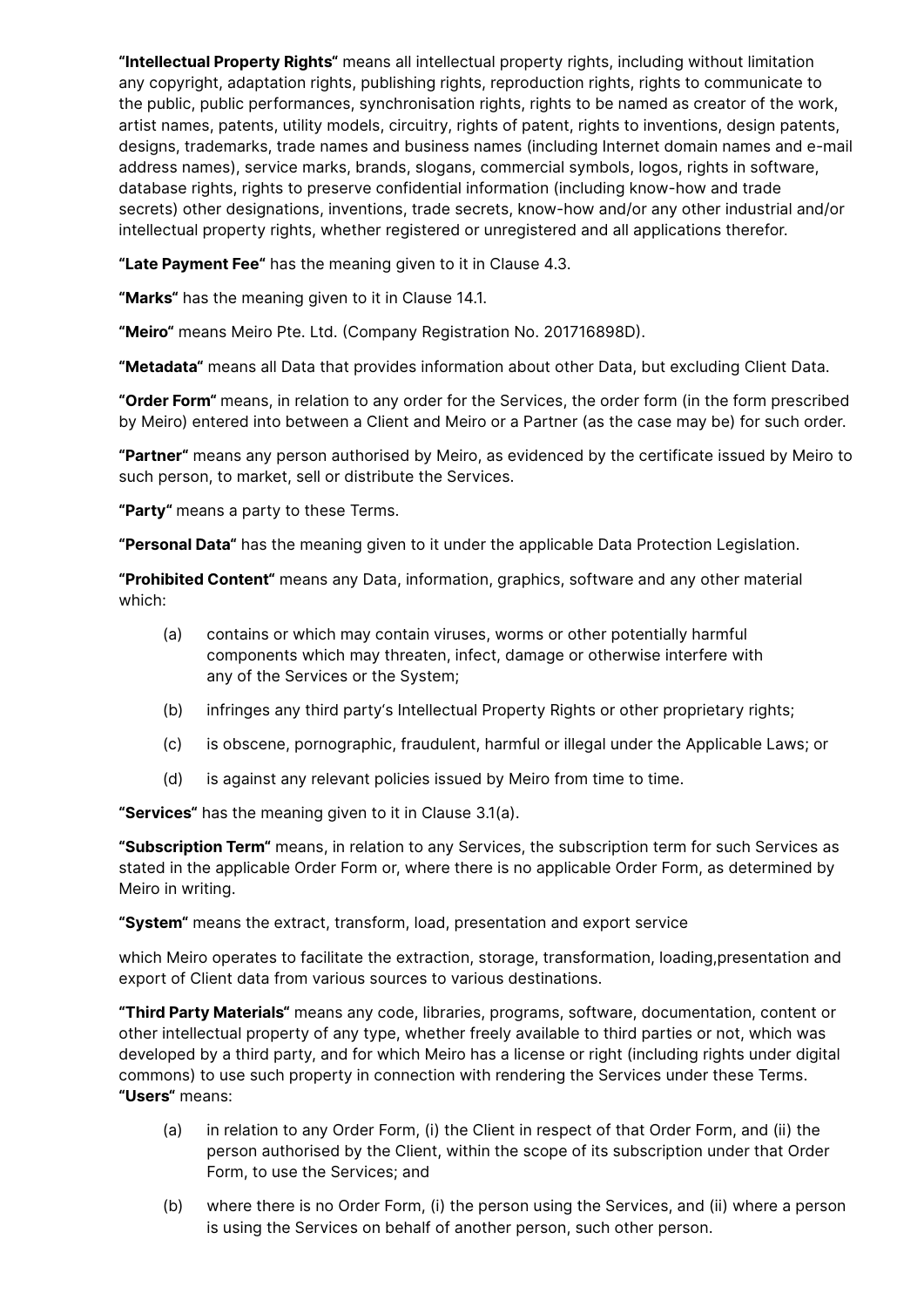**"Warranty"** has the meaning given to it in Clause 9.1.

- **1.2.** In these Terms, unless the context otherwise requires:
	- (a) references to currency amounts shall be in U.S. Dollars (USD) unless otherwise stated in the applicable Order Form;
	- (b) the headings are for convenience of reference only and shall not affect the interpretation or be used in the construction of these Terms;
	- (c) references to an agreement or document (including a reference to these Terms) is to the agreement or document as amended, supplemented, novated or replaced;
	- (d) references to writing includes any method of representing or reproducing words, figures, drawings or symbols in a visible and tangible form, whether in a physical document or in an electronic communication or form or otherwise;
	- (e) references to the singular shall include references to the plural and vice versa;
	- (f) references to a person shall include any individual, firm, company or corporation (whether incorporated or established or carrying on business), unincorporated association or body (including a partnership, trust, fund, joint venture or consortium), government, state, agency, organisation or other entity whether or not having separate legal personality;
	- (g) references to a party to these Terms or another agreement or document includes the party's successors, permitted substitutes and permitted assigns (and, where applicable, the party's legal personal representatives);
	- (h) references to legislation or to a provision of legislation includes a modification or reenactment of it, a legislative provision substituted for it and a regulation or statutory instrument issued under it;
	- (i) mentioning anything after "includes", "including", "for example", or similar expressions, does not limit what else might be included;
	- (j) any reference to "days" means calendar days and "months" means calendar months
	- (k) references to a time of day is a reference to Singapore time;
	- (l) nothing in these Terms is to be interpreted against a party solely on the ground that the party put forward these Terms or a relevant part of it; and
	- (m) any obligation on a person not to do something includes an obligation not to allow that thing to be done.

## **2. GENERAL PROVISIONS**

- **2.1.** These Terms shall become effective on the earlier of the effective date of the Services specified in the applicable Order Form or the date the User first uses the Services (**"Effective Date"**).
- **2.2.** Subscription of the Services
	- (a) The Services may be subscribed by way of an Order Form or by such other means permitted by Meiro.
	- (b) By entering into the Order Form, the Client shall be deemed to agree to:
		- (i) these Terms; and
		- (ii) any relevant guidelines, notices, instructions, operating rules and policies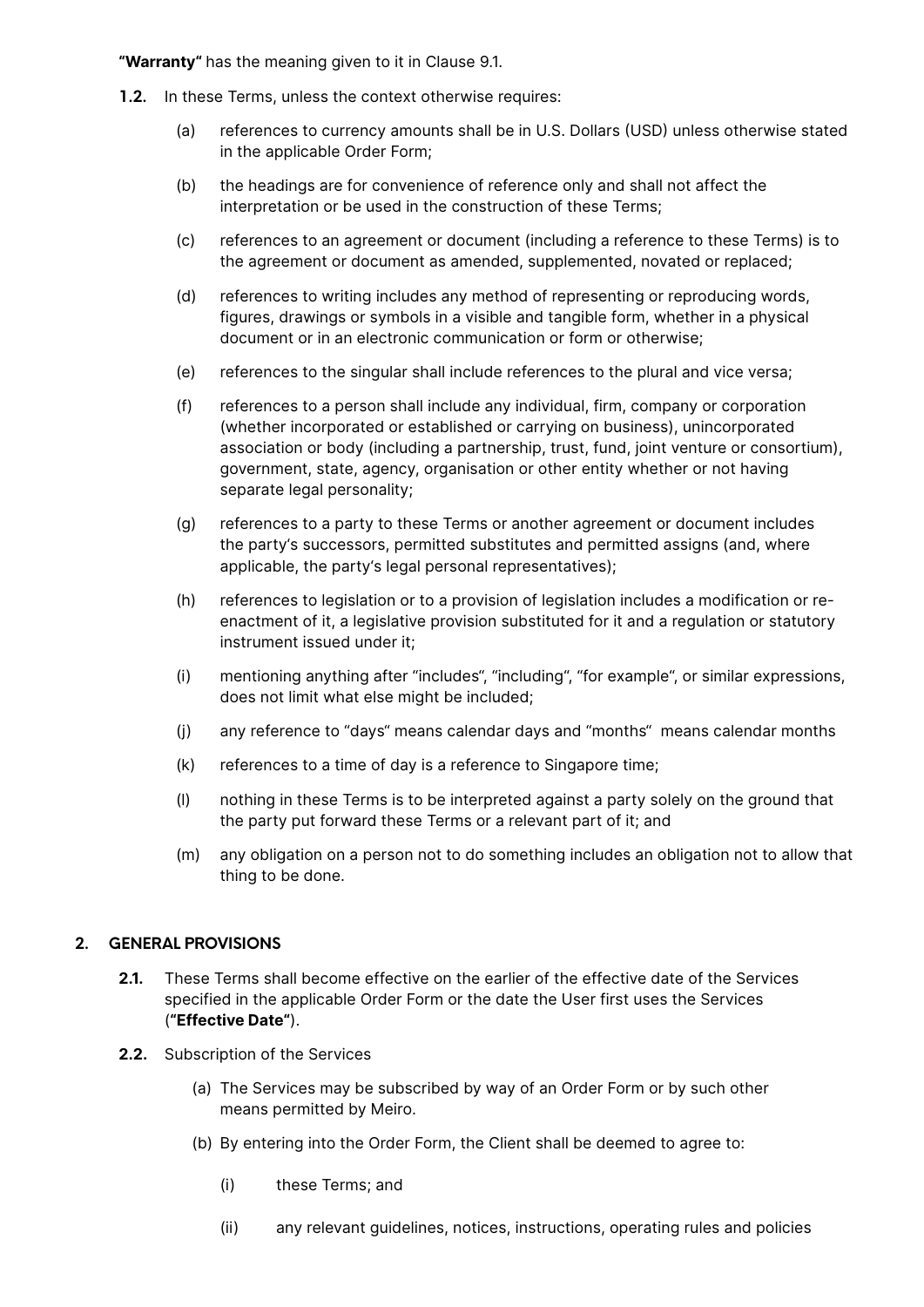pertaining to the use of the Services (including, without limitation, any privacy policy of Meiro) which Meiro may issue from time to time,

each of which shall be incorporated by reference into the Order Form. In respect of any conflict or inconsistency between the Order Form and any document incorporated by reference into the Order Form that is not expressly resolved in those documents, the documents will control in the following order of descending priority: (i) the Order Form, (ii) these Terms, and (iii) the relevant documents.

- (c) Any Order Form entered into between a Client and Meiro shall constitute a contract between such parties.
- (d) An Order Form entered into between a Client and a Partner shall constitute a contract between such parties, and the Client must comply with the sales policy of such Partner.
- **2.3.** For the avoidance of doubt, no Partner (or any third party) is authorised to enter into any transaction or contract on behalf of Meiro and Meiro shall not be construed to be a party to such transaction or contract. Accordingly, Meiro shall not be liable to any person in respect of any transaction or contract, whether or not relating to the Services, unless such liability is pursuant to an Order Form or such other written agreement entered into between such person and Meiro.
- **2.4.** The Client shall ensure that it and its Users comply with these Terms at all times and the applicable Order Form, and shall promptly notify Meiro in writing of any actual or potential breach of any of these Terms or the applicable Order Form. As between the Client and Meiro, the Client shall be responsible and liable for all acts and omissions by each of its Users in respect of the Services.
- **2.5.** The Client shall:
	- (a) be fully responsible for providing and procuring the necessary data connection, software, hardware, server, systems and data connection to use the Services;
	- (b) subject to Clause 2.5(c), provide at its own expense all authorisations and Client Data necessary (as determined by Meiro) for the provision of the Services; and
	- (c) provide authorisations and Client Data only to the extent necessary for the provision of the Services described in the applicable Order Form or, if there is no applicable Order Form, the Services agreed to be provided by Meiro.

## **3. SERVICES**

- **3.1.** Scope of Services
	- (a) Subject to these Terms, Meiro shall in consideration of its receipt of the Fees (or such other consideration agreed by it) provide the relevant User with the following services (**"Services"**):
		- (i) access and use of the System;
		- (ii) data extraction, processing, maintenance and handling services;
		- (iii) ongoing support and maintenance services; and
		- (iv) such other services agreed by Meiro.
	- (b) Subject to compliance with these Terms, each User is granted a limited,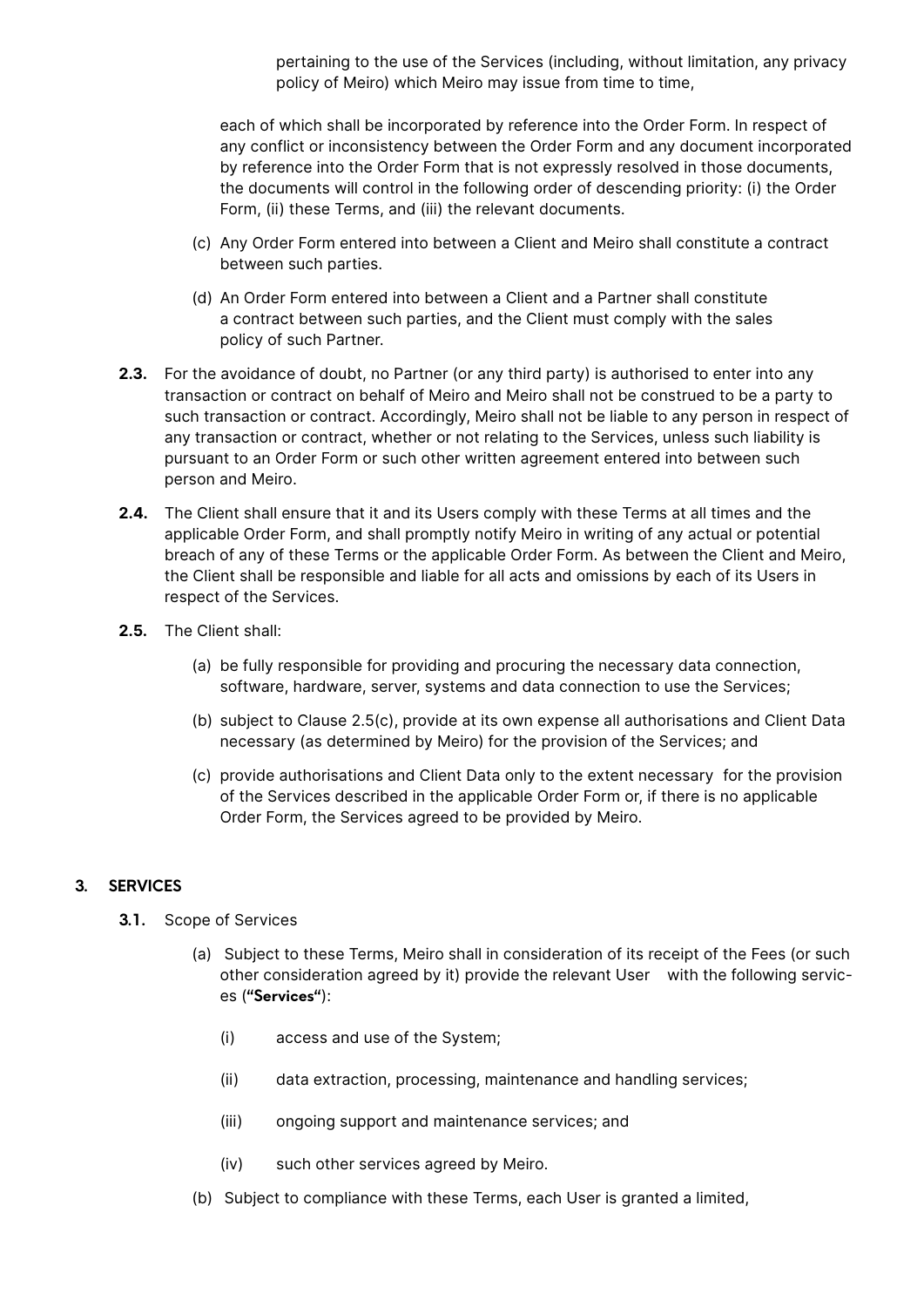non-exclusive, non-transferable, non-sublicensable, and revocable right to use the Services during the Subscription Term in accordance with these Terms.

- (c) Use of the Services shall at all times be made available in accordance with the parameters set out in the applicable Order Form or, where there is no applicable Order Form, the parameters prescribed in writing by Meiro. Such parameters include, for example, (i) the type of Services, (ii) the purpose of the Services, (iii) the Subscription Term, (iv) restrictions on the number of servers, processes and Users, and (v) overall performance indicators such as data volume and the complexity of data processing.
- **3.2.** Service Level
	- (a) The undertakings by Meiro in Clause 3.1 shall not apply to the extent of any non-conformance which is caused by use of the Services contrary to the instructions of Meiro, or modification or alteration of the Services by any person other than Meiro and persons duly authorised by Meiro.
	- (b) In the event that the Services do not conform with the undertakings by Meiro in Clause 3.1, Meiro shall, at its expense, use all reasonable commercial endeavours to correct any such non-conformance promptly. Such correction shall constitute sole and exclusive remedy for any breach of any undertaking in Clause 3.1.
- **3.3.** Amendment and Updates

Meiro may offer automatic or manual updates to the System or related software at any time and without notice to any User. Users may need to install such updates to continue using the Services.

- **3.4.** Delegation
	- (a) Meiro shall be entitled at its own expense to delegate the whole or any part of the performance of the Services to any person, whether a subcontractor, service provider or otherwise, (such person is referred to as a "Delegate").
	- (b) If Meiro exercises its power to delegate, subject always to Clause 2.3 and Clause 9, Meiro shall remain responsible for the fees and expenses charged by each Delegate, and acts or omissions of such Delegate in its performance of the delegated Services as if such acts or omissions were those of Meiro.

## **3.5.** Reservation of Rights

- (a) All rights granted under these Terms by Meiro are limited, non-exclusive, nontransferable, non-sublicensable, and revocable and shall apply as long as the Client and its Users (if any) are not in breach of these Terms.
- (b) In the event of any breach of these Terms by the Client or any of its Users, Meiro may in its sole and absolute discretion restrict, suspend or terminate the Services.
- (c) Subject always to Clause 3.5(d) and Clause 5.2, all Intellectual Property Rights in and to the System and the Services, including their constituent elements, shall at all times belong to Meiro (except for any Third Party Materials incorporated therein). Meiro reserves all rights not expressly granted under these Terms, and no rights shall be granted or implied by waiver or estoppel.
- (d) All Intellectual Property Rights created by the Client within the System shall at all times belong to the Client and the relevant third party proprietors.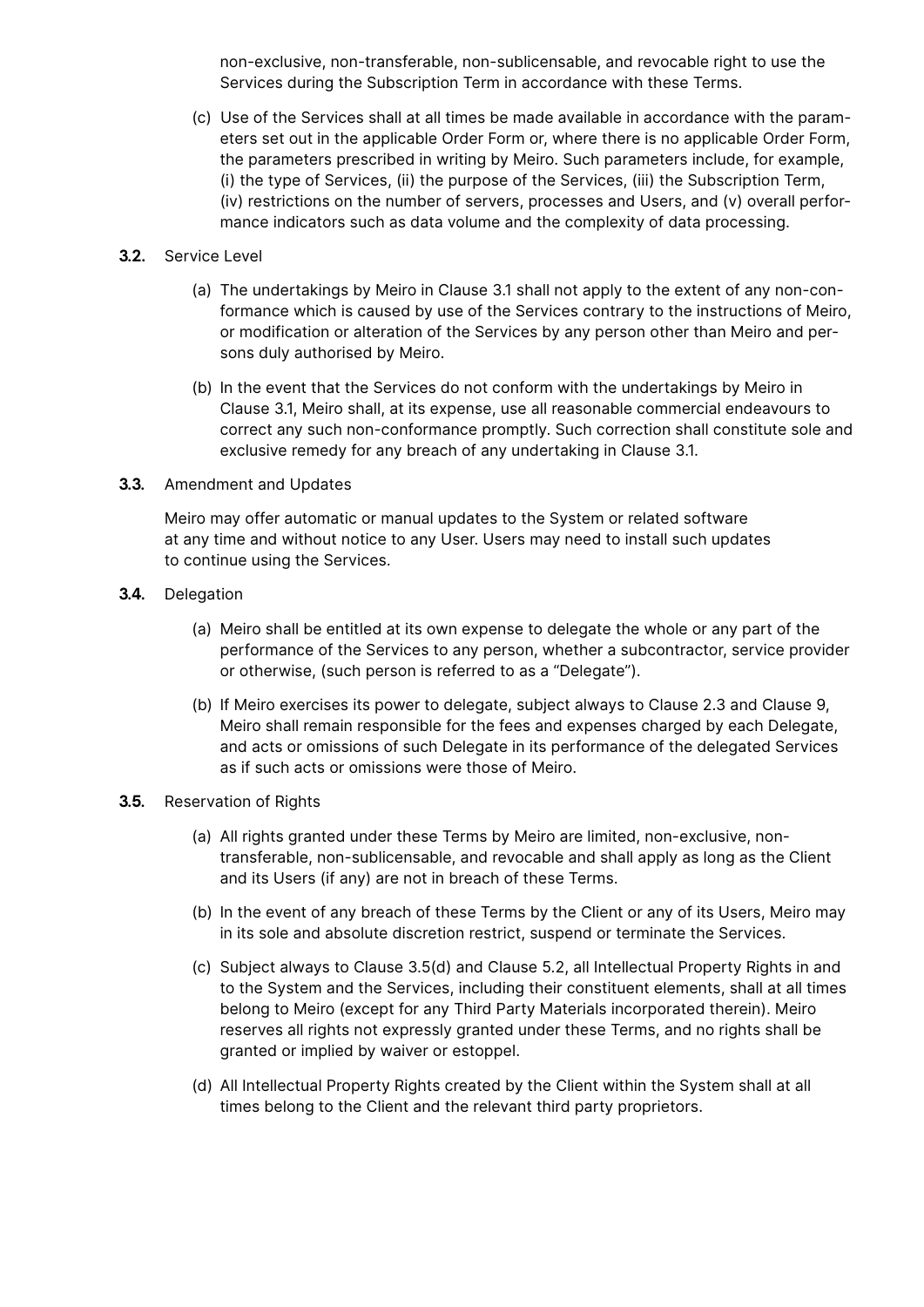## **4. PAYMENT FOR THE SERVICES**

- **4.1.** In consideration of the Services, the Client shall pay Meiro or the Partner (as the case may be) the fees set forth in the applicable Order Form (if any). Such fees ("**Fees**") include the subscription fee which shall be payable to Meiro for subscription of the Services.
- **4.2.** Unless otherwise specified in the applicable Order Form, all payments shall be due in full within thirty (30) days of the Client's receipt of an invoice issued by Meiro or the Partner (as the case may be). In the event of any delay in payment for more than one (1) month after the due date of the relevant invoice, Meiro may in its sole and absolute discretion restrict or suspend the Services (whether in part or in full) until it has received all outstanding sums for the Services
- **4.3.** Interest shall accrue at the lesser of three percent (3%) per month or the maximum amount permitted by the Applicable Laws for any payment which remains unpaid beyond the applicable due date (**"Late Payment Fee**"). In the event of any dispute made in good faith by the Client on the payment which is due, the Client shall remit the undisputed amounts, and the Late Payment Fee shall not accrue on the disputed amounts unless such amounts are not paid within fifteen (15) days after said dispute has been resolved
- **4.4.** In the event that the Client disputes the invoice issued by Meiro or the Partner (as the case may be), the Client and Meiro or the Partner (as the case may be) shall attempt to resolve the balance disputed portion by amicable negotiation for thirty (30) days before resorting to the dispute resolution mechanism provided under these Terms.
- **4.5.** The Client shall not be entitled to exercise any right of set-off against any payment due or payable to Meiro or the Partner (as the case may be) under the applicable Order Form.
- **4.6.** Taxes
	- (a) The Fees are exclusive of taxes.
	- (b) The Client shall bear all applicable taxes (including, without limitation, sales, use, or withholding tax) in relation to the Services, other than tax on the net income of Meiro or the Partner (as the case may be).

## **5. ACCESS TO CLIENT SYSTEMS AND MANAGEMENT OF CLIENT DATA**

- **5.1.** Subject to these Terms, the Client hereby grants to Meiro and its Delegates:
	- (a) the right to access any software, hardware or systems utilised or made available by the Client; and
	- (b) a worldwide, limited, royalty free and revocable license to access, copy, and use the Client Data,

 in each case for the sole purpose of enabling, and to the extent reasonably required by, Meiro and its Delegates to provide the Services.

- **5.2.** All Client Data shall at all times belong to the Client and the relevant third parties. Accordingly, unless authorised in writing by the Client or required by the Applicable Laws:
	- (a) Meiro and its Delegates shall not access or use Client Data other than as reasonably required for the purpose of, and to the extent necessary to develop, the Services which are to be provided to the Client; and
	- (b) Meiro and its Delegates shall not store or retain Client Data for longer than required for providing the Services, and shall promptly erase all Client Data in its possession in the event that such Client Data is no longer required for providing the Services. For the purposes of this Clause 5.2(b), "erase" means the irretrievable destruction of data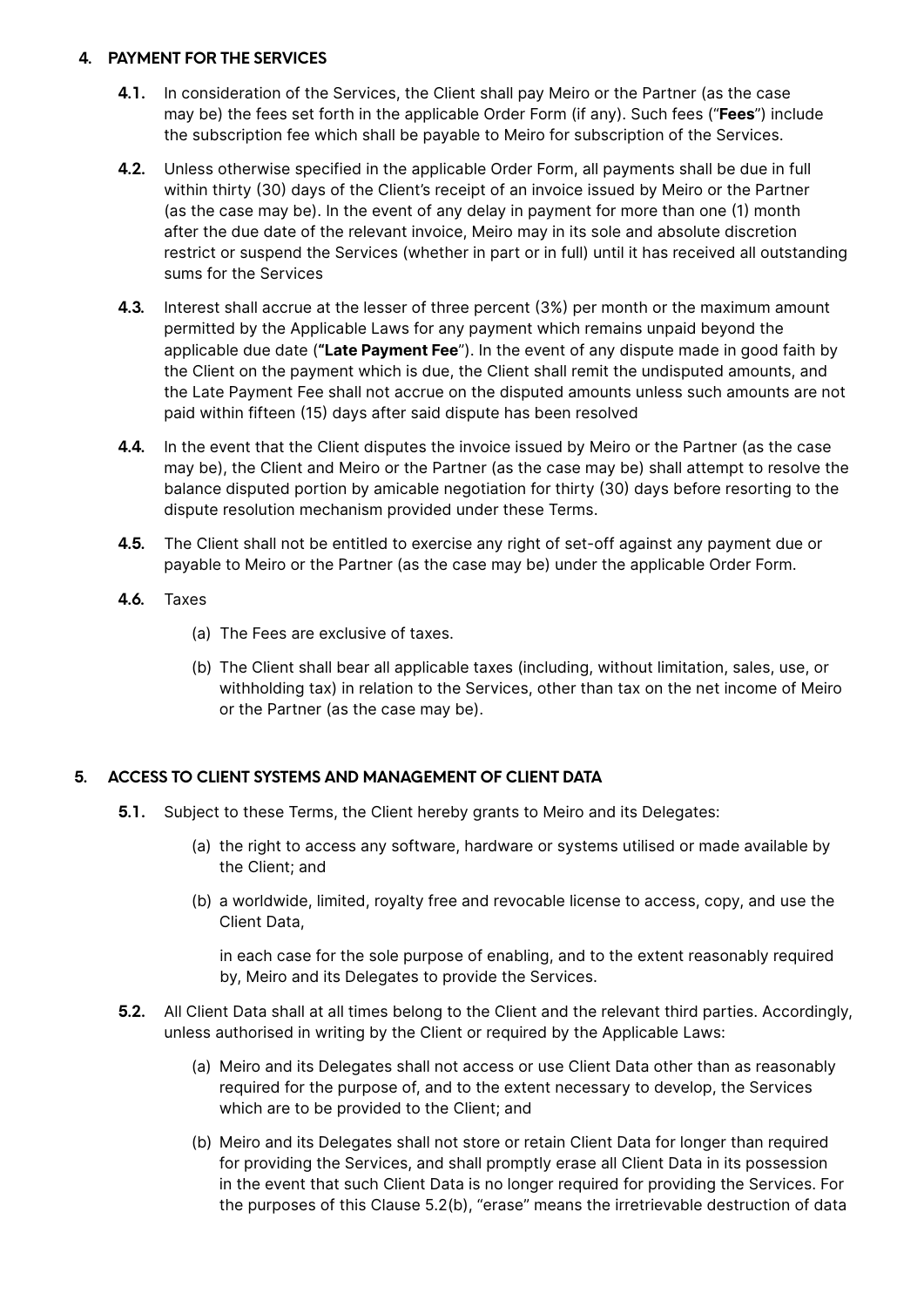in compliance with Applicable Laws and in accordance with industry standards.

- **5.3.** Upon written request by the Client or as specified in the Order Form, Meiro may (but shall not be obliged to) provide permanent storage for Client Data outside the System.
- **5.4.** Meiro shall use reasonable endeavours to:
	- (a) implement measures which it determines, in its reasonable discretion, necessary to ensure the security and confidentiality of Client Data, including implementing reasonable technical and organisational safety measures to prevent accidental or wrongful destruction, loss or deterioration of Client Data –for the avoidance of doubt, this provision shall not compromise the Client's responsibility under Clause 6.1;
	- (b) protect Client Data against any anticipated threats or hazards to the security or integrity of such information;
	- (c) prevent unauthorised access to or use of Client Data; and
	- (d) promptly notify the Client in writing in the event of any unauthorised disclosure of, misappropriation or access to Client Data, or security breach thereof upon learning of same (such as through loss, or theft of computers, theft of Client Data, or system security failure).
- **5.5.** All Metadata shall at all times belong to Meiro and the relevant third parties. The Client has no claim over or ownership interest in any Metadata. Meiro may use Metadata for any purpose it may choose and disclose such data to third parties in its exclusive discretion.

#### **6. DATA PROTECTION**

- **6.1.** The Client shall be responsible for the creation, operation, back-up and maintenance of all Client Data, including being responsible for:
	- (a) complying with all Applicable Laws, including providing all necessary notices and obtaining all necessary consents for Meiro to process the Client Data;
	- (b) any claims relating to Client Data;
	- (c) ensuring that all Client Data is accurate;
	- (d) anonymising Client Data to the extent the Client deems it reasonable or prudent to do so; and
	- (e) ensuring that Client Data does not include any unauthorised disclosure of any Personal Data, confidential information or Prohibited Content.
- **6.2.** By providing Client Data, the Client represents and warrants to Meiro that it owns or otherwise possesses all rights necessary to provide such Client Data and to permit Meiro to make use of such Client Data.
- **6.3.** As between Meiro and the Client, Meiro is a data intermediary acting on behalf of the Client, and accordingly:
	- (a) such a manner, as is necessary for the purposes of performing its obligations under these Terms, solely in accordance with the Client's express instructions from time to time, and shall not process the Personal Data for any other purpose;
	- (b) Meiro shall take commercially reasonable technical and organisational measures to prevent unauthorised access, collection, use, disclosure, copying, modification, disposal, loss or destruction of the Personal Data or similar risks to the Personal Data; and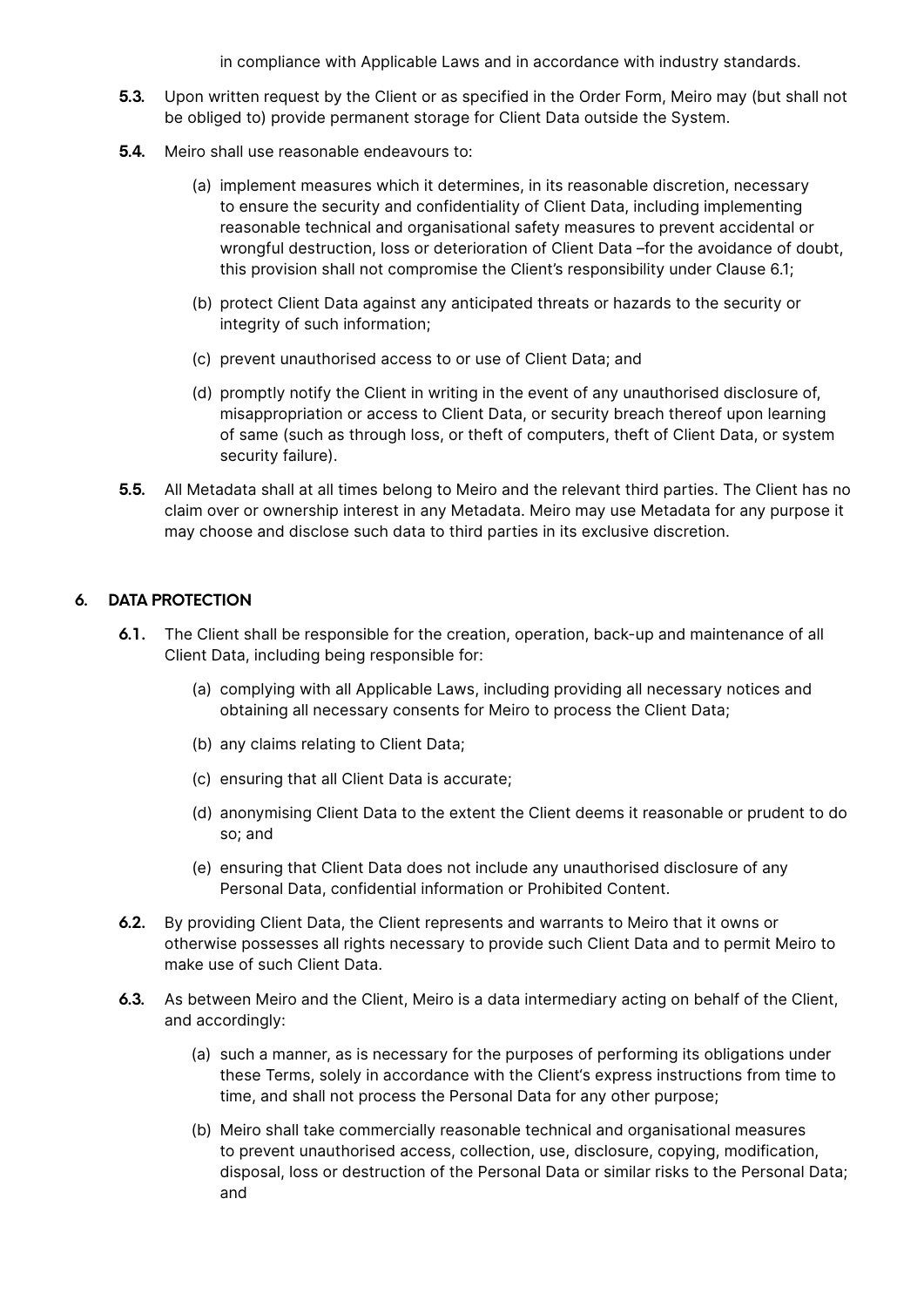(c) Meiro is reliant on the Client for directions as to the extent to which Meiro is entitled to use and process the Personal Data, and accordingly, Meiro shall not be liable for any claim brought by any third party arising from any action or omission by Meiro, to the extent that such action or omission resulted directly from the Client's instructions.

# **7. RESTRICTIONS, COMPLIANCE AND AUDIT**

- **7.1.** All Users shall at all times comply with the following provisions:
	- (a) use of the Services shall be strictly in accordance with these Terms, Applicable Laws and any relevant policies issued by Meiro from time to time; and
	- (b) no User shall do, or attempt to do, any of the following:
		- (i) copy or manufacture the Services or any part thereof;
		- (ii) modify, reverse engineer, decompile, disassemble, create derivative works or attempt to discover any source code or underlying ideas or algorithms of any Services;
		- (iii) obtain unauthorised access into, interfere with, disrupt, disable, over-burden or otherwise impair the Services, or any other computer systems or networks connected to the Services;
		- (iv) use the Services in any way which may infringe upon the Intellectual Property Rights or proprietary rights of any third party;
		- (v) distribute, sublicence, or lend any part of the Services, or use the Services to offer hosting services, to any third party without the prior written consent of Meiro;
		- (vi) circumvent measures intended to control access and use of the Services;
		- (vii) use or transmit in any way, any Prohibited Content; or
		- (viii) cause or permit any person to do any of the foregoing.
- **7.2.** Right of Audit
	- (a) Meiro reserves the right to monitor and audit, at its expense (subject to Clause 7.2(c)), compliance with these Terms, including immediate access in the event of any potential or actual breach of the Data Protection Legislation by any User.
	- (b) The Client shall promptly provide any information reasonably required by Meiro for the exercise of the right set out in this Clause 7.2.
	- (c) In the event that the audit by Meiro reveals any non-compliance with these Terms by any User, or if Meiro has reasonable grounds to suspect such non-compliance, Meiro may take all such steps and remedies as it deems appropriate, with or without notice, including (for example):
		- (i) restricting, suspending or terminating all rights granted pursuant to these Terms;
		- (ii) requiring the Client to reimburse Meiro for the costs incurred by Meiro for audit; and
		- (iii) reporting any activity it suspects to be in violation of any Applicable Laws to the appropriate authorities and to cooperating with such authorities.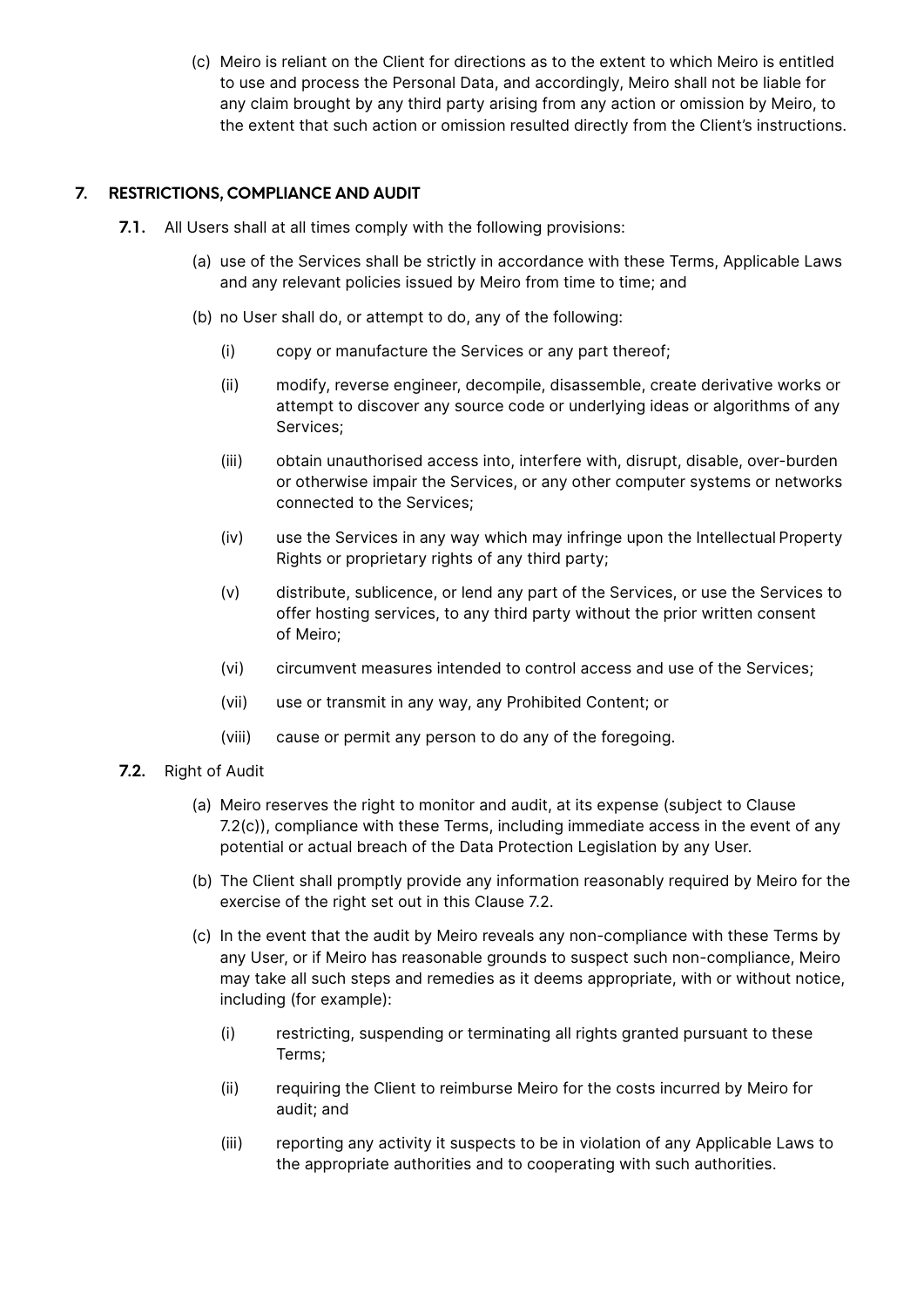(d) In the event that any of the Services are suspended by Meiro, the Fees applicable to such suspended Services shall be suspended until such time determined by Meiro. However, if the cause of suspension is a breach of the Terms by any User, the Fees applicable to the suspended Services shall remain chargeable for the period of suspension unless otherwise determined by Meiro in its sole discretion.

## **8. REPRESENTATIONS AND WARRANTIES**

- **8.1.** Any User who uses the Services on behalf of any person represents and warrants that such User has the authority to bind the said person to these Terms.
- **8.2.** The Client warrants and represents to Meiro that, as of the Effective Date:
	- (a) where the Client is not a natural person:
		- (i) the Client is duly constituted, properly incorporated and is validly existing under the laws of the country of incorporation;
		- (ii) the Client has taken all corporate and other actions required to authorise the execution, delivery and performance of these Terms, and these Terms are binding upon and enforceable against it in accordance with its terms;
		- (iii) the Client has obtained all approvals required from any government, tax, monetary or other authority to enable it to comply with the provisions of these Terms and make payment as specified, and all approvals are in full force and effect; and
		- (iv) the Client has taken no corporate action, nor have any other steps been taken or legal proceedings started or threatened against it for its winding up, dissolution or for the appointment or a receiver, administrator, trustee or similar officer of it or any or all of its assets and undertakings;
	- (b) where the Client is a natural person:
		- (i) the Client is of full legal age and has the legal capacity to enter into these Terms;
		- (ii) the Client is not a bankrupt or otherwise insolvent, and no bankruptcy petition has been presented to, and no bankruptcy order has been made by any competent court against, the Client; and
		- (iii) no steps have been taken or are being taken to appoint a receiver, receiver and manager or official assignee over or in relation to the Client or his assets;
	- (c) compliance with these Terms will not violate any other agreement to which the Client is a party; and
	- (d) the Client is not the subject of any actual, pending or threatened legal proceedings which has or may have a material adverse effect on the Client's financial conditions.
- **8.3.** Meiro warrants and represents to the Client that, as of the Effective Date:
	- (a) it has been duly constituted, properly incorporated and is validly existing under the laws of the country of incorporation;
	- (b) it has taken all corporate and other action required to authorise the execution, delivery and performance of these Terms, and these Terms are binding upon and enforceable against it in accordance with its terms;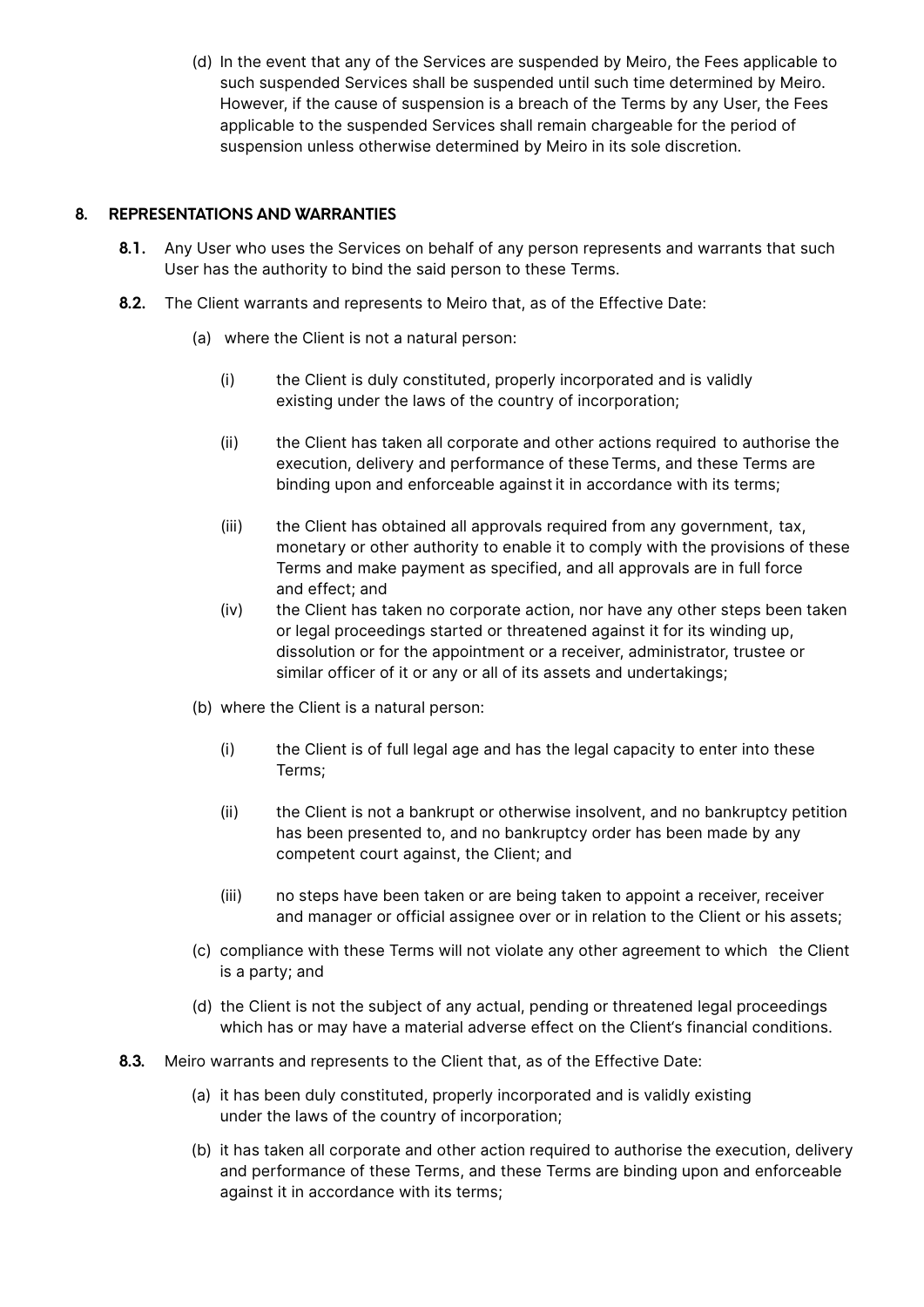- (c) it has obtained all approvals required from any government, tax, monetary or other authority to enable it to comply with the provisions of these Terms and make payment as specified, and all approvals are in full force and effect;
- (d) the compliance with these Terms will not violate any other agreement to which it is a party;
- (e) it is not the subject of any actual, pending or threatened legal proceedings which has or may have a material adverse effect on its financial conditions; and
- (f) it has taken no corporate action, nor have any other steps been taken or legal proceedings started or threatened against it for its winding up, dissolution or for the appointment or a receiver, administrator, trustee or similar officer of it or any or all of its assets and undertakings.

#### **9. LIMITED WARRANTY, DISCLAIMERS**

- **9.1.** Limited Warranty
	- (a) Subject to Clause 9.1(b), Meiro warrants that the Services shall be provided in accordance with the Order Form (if any) in all material respects, and in a timely and professional manner in accordance with industry standards for similar services, during the Subscription Term (**"Warranty"**).
	- (b) Notwithstanding Clause 9.1(a):
		- (i) the Services are provided on an "as is" basis, and Meiro does not warrant that the Services will be performed without error, omissions or immaterial interruption, or that the results of the Services will meet the Client's requirements;
		- (ii) the Warranty shall not apply to the extent of any non-conformance which is caused by use of the Services contrary to the instructions of Meiro, or modification or alteration of the Services by any party other than Meiro or its Delegates; and
		- (iii) Meiro shall not be responsible for any delays, delivery failures, or any other loss or damage resulting from any interruptions to the Service such as power outages, system failures or other interruptions beyond the control of Meiro.
	- (c) In the event of non-conformance with the Warranty, Meiro shall, at its expense, use all reasonable commercial endeavours to correct any such non-conformance promptly. Such correction or substitution constitutes the Client's sole and exclusive remedy for any breach of the Warranty.
- **9.2.** Except for the Warranty, and to the fullest extent permitted by the Applicable Laws:
	- (a) Meiro shall not be liable for any indirect, incidental, consequential, special, exemplary or other damages, including loss of business profits, loss of business information, business interruption and the like, suffered by the Client, any User or any third party under or in pursuance of these Terms howsoever arising, whether under contract, tort or otherwise, even if advised about the possibility of the same;
	- (b) the Client assumes full responsibility for results obtained from its use of the Services, and for conclusions drawn from such use, and Meiro shall have no liability for any damage caused by errors or omissions in any information, instructions or scripts provided to Meiro by the Client in connection with the Services, or any actions taken by Meiro at the direction of the Client; and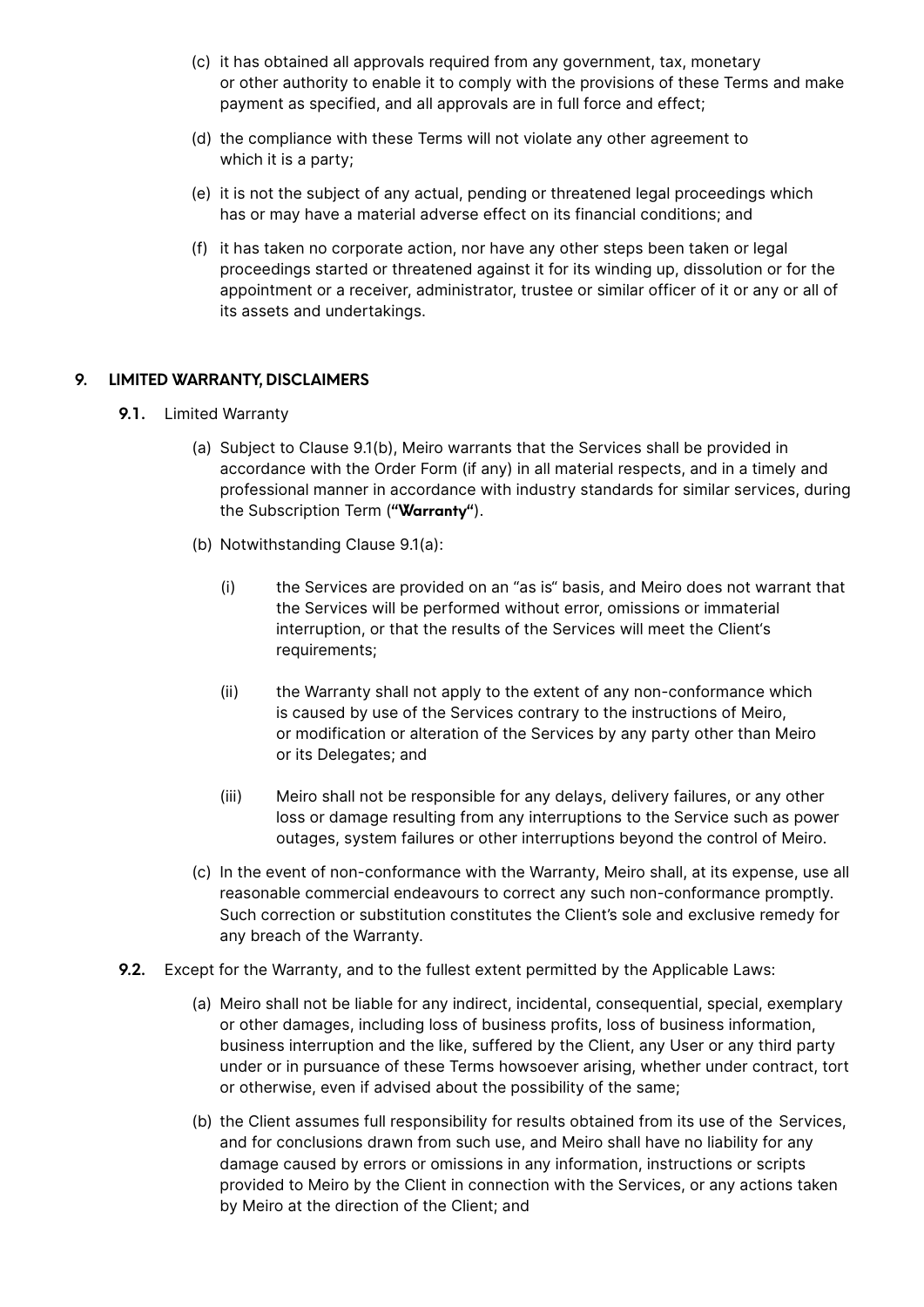- (c) Meiro disclaims all representations or warranties of any kind, whether implied, express or statutory, including warranties of non-infringement of third party rights, title, merchantability, satisfactory quality or fitness for a particular purpose.
- **9.3.** Nothing in these Terms excludes the liability of Meiro for death or personal injury caused by the negligence of Meiro, or for fraud.

#### **10. DEFENSE OF THIRD PARTY CLAIMS**

- **10.1.** The provisions of this Clause 10 shall constitute the Parties' sole remedies and entire liability for the third party claim described in this Clause 10.
- **10.2.** Meiro shall defend the Client against any third party claim to the extent it alleges that the Services made available by Meiro to the Client infringes the Intellectual Property Rights of the third party, and be responsible for any loss resulting from and to the extent directly attributable to such third party claim, provided that:
	- (a) the Client (i) promptly notifies Meiro in writing of the third party claim, (ii) gives Meiro the option to control the defense and settlement of such third party claim, and (iii) provides Meiro with all reasonably requested assistance;
	- (b) Meiro shall not be liable for any claims or damages due to any modification or alteration of the Services by any person other than Meiro or its Delegates, or any continued use of any particular Services by the Client or any User despite being notified to cease due to a third party claim; and
	- (c) if Meiro is unable to resolve the third party claim, Meiro may, at its expense and in its discretion, (i) modify or replace the relevant Services to enable continued availability of the Services to the Client and the Users in
	- (d) accordance with these Terms, or (ii) terminate these Terms.
- **10.3.** To the fullest extent permitted by Applicable Laws, the Client shall:
	- (a) defend Meiro against any third party claim to the extent it alleges that (i) any Client Data infringes the Intellectual Property Rights of the third party, or (ii) the Client or any of its Users has failed to comply with the Applicable Laws;
	- (b) be responsible for any loss resulting from and to the extent directly attributable to the third party claim described in Clause 10.3(a), provided that Meiro (i) promptly notifies the Client in writing of the third party claim, (ii) gives the Client the option to control the defense and settlement of such third party claim, and (iii) provides the Client with all reasonably requested assistance.

#### **11. FORCE MAJEURE**

Neither Party shall be in breach of these Terms or liable for delay in performing, or failure to perform, any of its obligations under these Terms if such delay or failure result from events, circumstances or causes beyond its reasonable control. Such circumstances include, but are not limited to, act of God (for example, fires, explosions, earthquakes, and floods), power outage, theft, equipment or system failure, hacking attack and unusually high levels of use which have the effect of causing disruption or delay in the Services. In such circumstances, the time for performance shall be extended by a period equivalent to the period during which performance of the obligation has been delayed or failed to be performed.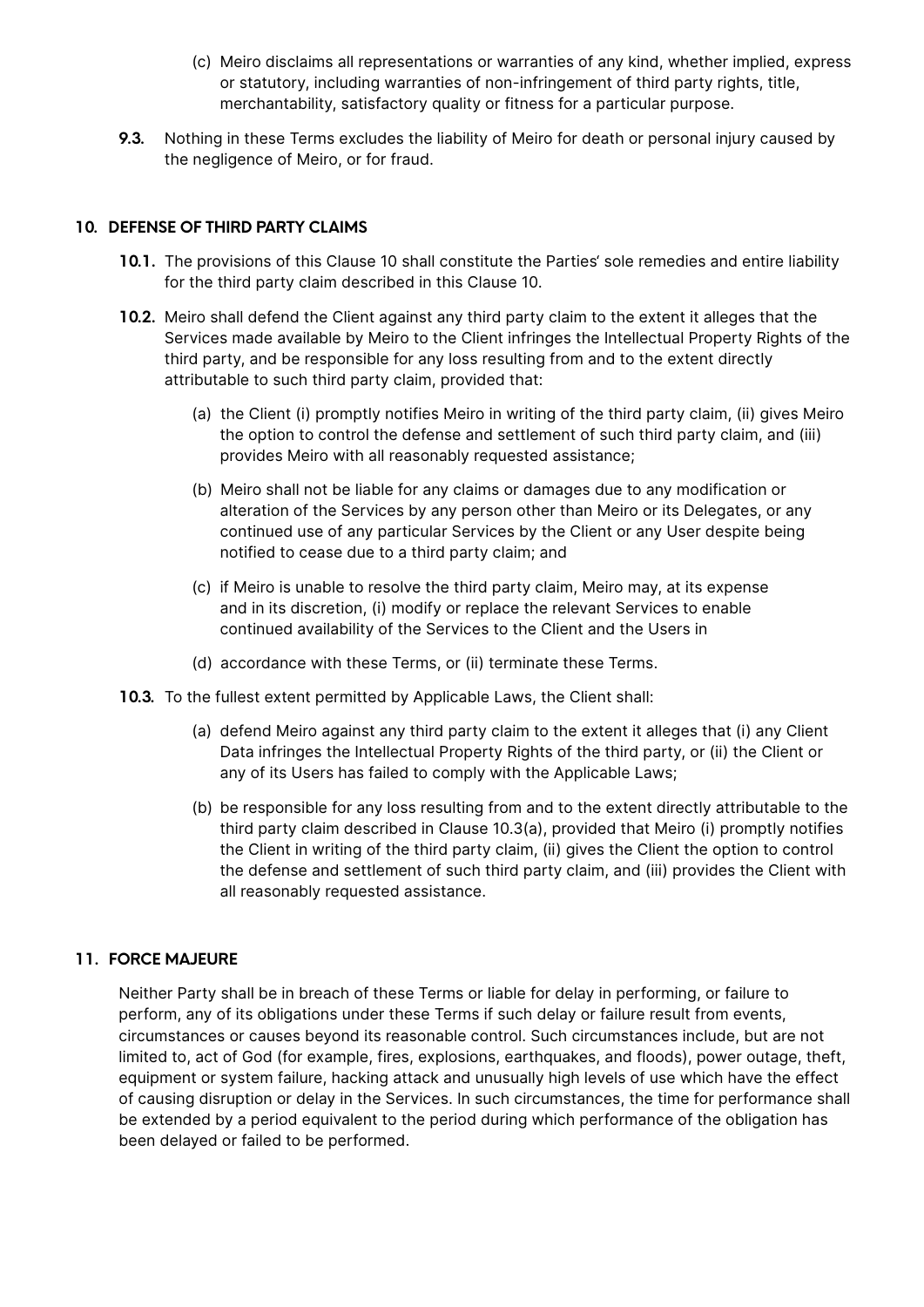## **12. TERMINATION**

**12.1.** Either Party may terminate these Terms with immediate effect by giving written notice to the other Party in any the following events:

- (a) by mutual written consent between the Parties;
- (b) the other Party commits a material breach of any material term of these Terms and (if such breach is remediable, subject to Clause 12.2(b)) fails to remedy that breach within a period of thirty (30) days after being notified in writing to do so; or
- (c) the other Party is involved in any legal proceedings concerning its solvency, or ceases trading, or is adjudicated bankrupt or enters into liquidation, whether compulsory or voluntary (other than for the purposes of an amalgamation or reconstruction), or makes an arrangement with its creditors or petitions for an administration order or has a receiver or manager appointed over all or any part of its assets.
- **12.2.** Meiro may terminate these Terms with immediate effect by giving written notice to the Client if the Client:
	- (a) fails pay any amount due under these Terms, on the due date for payment, and remains in default not less than two (2) months after being notified in writing to make such payment; or
	- (b) breaches Clause 6.1, Clause 6.2, Clause 7 or Clause 8, and such breach is deemed non-remediable by Meiro (as determined in its sole discretion).
- **12.3.** The Client may terminate these Terms with one (1) month written notice to Meiro in the event that there is an amendment to these Terms which, in the reasonable view of the Client, materially and adversely affects the Client's rights under these Terms.
- **12.4.** The suspension of the Services, or the termination of any Order Form, shall not result in the termination of these Terms (unless separately terminated in accordance with the provisions of this Clause 12).
- **12. 5.** Any termination of these Terms (howsoever occasioned) shall not affect:
	- (a) any rights, remedies, obligations or liabilities of the Parties that have accrued up to the date of termination, including the right to claim damages in respect of any breach of these Terms which existed at or before the date of termination; or
	- (b) the continuance in force of any provision hereof which is expressly or by implication intended to come into or continue in force on or after such termination.

## **13. CONFIDENTIAL INFORMATION**

- **13.1.** Except as permitted under Clause 13.2 and Clause 14, each Party shall treat any Data and information, whether written, oral or visual, disclosed to it or which comes into its possession or knowledge in connection with these Terms as confidential and shall not disclose the same to any others (other than Partners or Delegates) save as expressly permitted under these Terms or otherwise agreed between the Parties.
- **13.2.** Each Party may disclose the other Party's confidential information:
	- (a) to its Delegates, employees, officers, representatives, advisers and expressly permitted assignees who need to know such information for the purposes of exercising the Party's rights or carrying out its obligations under or in connection with these Terms, provided that the disclosing Party ensures that its Delegates, employees, officers, representatives or advisers to whom it discloses the confidential information comply with this Clause 13;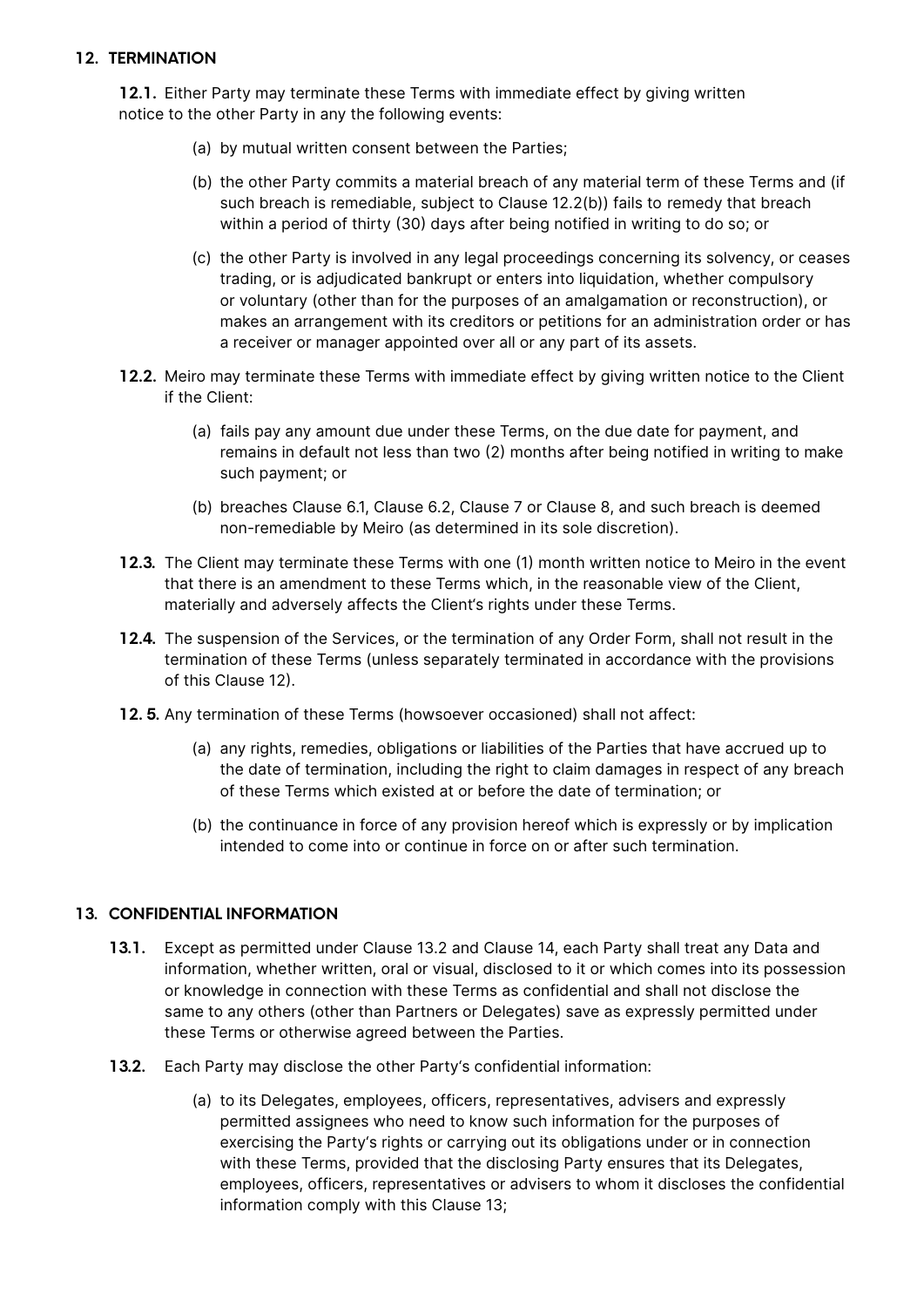- (b) to the extent that such confidential information is already or becomes public knowledge, other than as a result of a breach by that Party of these Terms; and
- (c) as may be required by law, a court of competent jurisdiction or any governmental or regulatory authority provided that, to the extent it is legally permitted to do so, it gives the other Party as much notice of such disclosure as possible and, where notice of disclosure is not prohibited and is given in accordance with this Clause 13.2(c), it takes into account the reasonable requests of the other Party in relation to the content of such disclosure.
- **13.3.** No Party shall use any other Party's confidential information for any purpose other than to exercise its rights and perform its obligations under or in connection with these Terms.

## **14. PUBLICITY**

- **14.1.** Subject to Clause 14.2, the Client grants to Meiro a limited, non-exclusive, non-transferable (except to the Affiliates of Meiro), royalty-free and revocable licence to use, reproduce and display the Client's names, trademarks, service marks, trade names and logos (**"Marks"**) for the purpose of marketing to any third party that the Client is a customer of Meiro in respect of the Services.
- **14.2.** Any use of the Client's Marks shall be in accordance with the specifications provided for such use by the Client. The Client shall retain ownership of its own Marks, and all goodwill in each the Client's Marks will accrue to the Client.

#### **15. OTHER PROVISIONS**

- **15.1. Notices.** All notices or other communications pursuant to these Terms shall be given in writing to (in respect of the Client) the email address set out in the latest OrderForm and (in respect of Meiro) legal@meiro.io. Such notices or communications shall be deemed received on the business day (i.e. any day other than a Saturday, Sunday or gazetted public holiday on which commercial banks are open for business in Singapore) after they are sent. The provisions of this Clause shall not apply to the service of any proceedings or other documents in any legal action.
- **15.2. Amendment.** Meiro reserves the right, exercisable at its sole and absolute discretion, to amend these Terms from time to time by posting the amended Terms on its website or by giving a written notice to the Client. However, Meiro will make reasonable efforts to notify the Client before making any amendment to the Terms, particularly where such amendment materially and adversely affects the rights of the Client under these Terms. Any amendment to the Terms will take effect on such date and time specified by Meiro, and the Client and each User shall be deemed to have read and agree to the amended Terms if any of them continues to use the Services after the amended Terms are posted.
- **15.3. Independent Parties.** The Parties are independent parties, and neither Party nor any of its employees are employees or agents of the other. Nothing in these Terms is intended to, or shall be deemed to, establish any partnership or joint venture between Parties, constitute any Party the agent of the other Party, or authorise any Party to make or enter into any commitments for or on behalf of any other party.
- **15.4. Entire Agreement.** Subject always to Clause 2.3, as between the Parties, these Terms (and Order Forms and Agreement on the Processing of Personal Data entered into by Meiro, if any) constitute the entire agreement relating to the subject matter hereof and supersede and replace in full all prior understandings, communications and agreements between the Parties with respect to the subject matter hereof. Each Party agrees that it shall have no remedies in